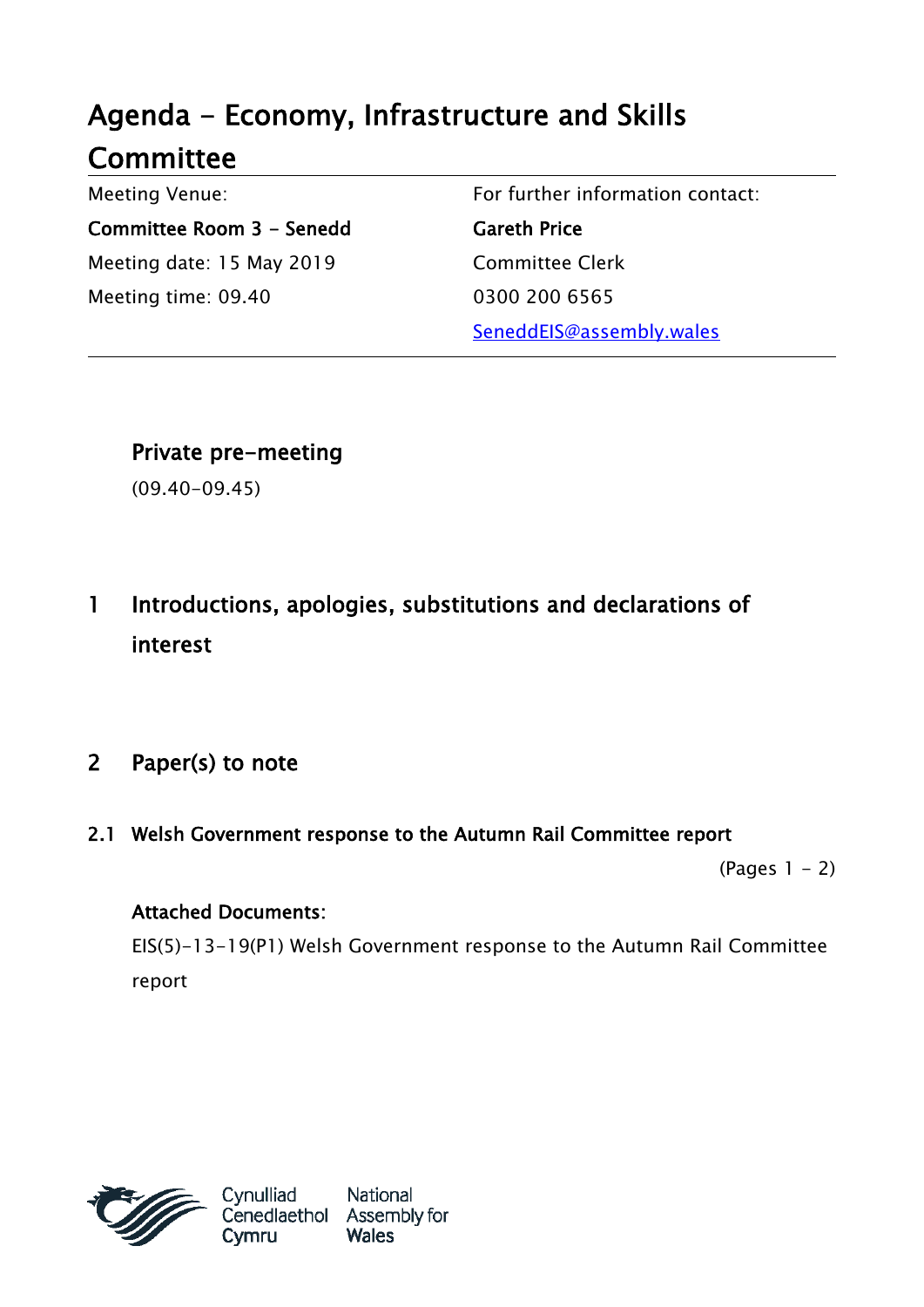### 2.2 Transport for Wales response to the Autumn Rail Committee report

(Pages 3 - 7)

### Attached Documents:

EIS(5)-13-19(P2) Transport for Wales response to the Autumn Rail Committee report

## 3 Ministerial Scrutiny - Regional Skills Partnerships

(09:45-10.45) (Pages 8 - 31) Kirsty Williams AM, Minister for Education Ken Skates AM, Minister for Economy and Transport Andrew Clark, Deputy Director, Further Education and Apprenticeships Huw Morris, Group Director Skills, Higher Education and Lifelong Learning Rachel Garside-Jones, Deputy Director, Skills & Employability

### Attached Documents:

EIS(5)-13-19(P3) Research Briefing EIS(5)-13-19(P4) Evidence from the Minister for Education and the Minister for Economy and Transport

# 4 Motion under Standing Order 17.42 (vi) to resolve to exclude the public from item 5

# 5 Private de-brief

(10.45-11.00)